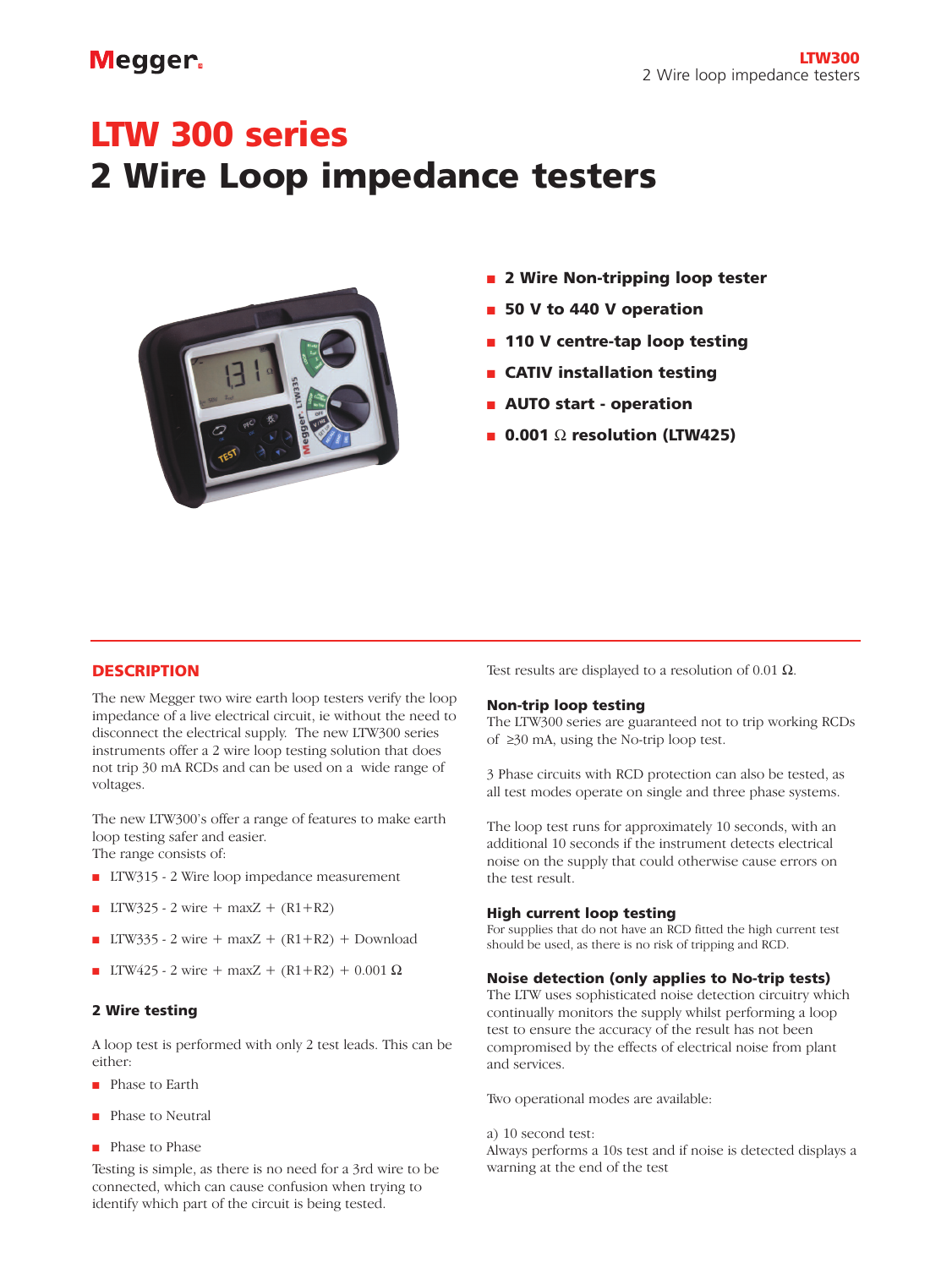

### b) Auto test extension

Automatically extends a test up to a further 10 seconds if noise is detected, to improve the accuracy of the test.

### **AUTO START**

An auto-start function will start the loop test running as soon as the test leads are connected. No need to press the test button means much safer testing.

### **Operating voltage**

The instruments will operate on a wide range of electrical voltages (see table below) from 50 V a.c to 300 V a.c single phase supplies and up to 440 V a.c on 3 phase installations. These include centre tapped 110 V a.c circuits, with 55 V phase to earth.

LTW315 is limited between 100 V – 280 V.

## **High resolution test**

The LTW425 offers a high current high resolution loop test to three decimal places. This is ideal for establishing the correct Ze on an incoming supply, especially on PME installations. Results of this test can also be used to calculate higher PFC results.

### **PFC Display**

All instruments can calculate up to 20 KA.

The LTW425 can calculate up to 40 KA using the 0.001  $\Omega$ high current, resolution test range.The calculation uses the measured loop impedance and the measured line voltage to calculate the appropriate PFC.

### **Standards**

All the Megger LTW300 series Loop testers meet or exceed the UK and International Wiring Regulations, including requirements of BS7671 and VDE 0413 parts 1 and 4, HD 384, IEC 364, NFC15-100, and NEN3140 and EN 61557. In addition the range meets the requirements of BSEN 61010-1 for safe connection to Category IV supplies (300 V Phase to Earth).

All LTW300 series instruments are warranted for a period of 3 years.

### **Calibration Certificate**

All LTW300 series instruments are supplied with a Megger calibration certificate, produced at the time of manufacture.

# **APPLICATIONS RADIAL CIRCUITS**

Measurement of impedance of a 'live' electrical circuit cannot be made using a continuity tester. Thus an earth loop tester must be used.

Earth loop testers measure circuit loop IMPEDANCE.

### **Single and 3 Phase supplies with RCD protection**

Radial circuits can now be tested as easily as a wall socket or distribution panel using the 2 wire tester, where it can be impractical, very difficult or even impossible to connect a 3 wire tester.

# **NON-RCD PROTECTED ELECTRICAL CIRCUITS**

Any single or three phase supply not exceeding 300 V phase

to earth or 440 V phase to phase can safely be tested.

# **RADIAL CIRCUITS**

Radial circuits where the circuit does not return to the origin are as easy to test as ring circuits, using the 2 wire tester, even where only a phase and neutral contacts are available.

# **110 V INSTALLATIONS**

110 V a.c systems including 110 V Centre tap to earth (55 V phase to earth) can be tested on the secondary winding, either at 110 V or 55 V on the centre tap to earth.

# **AUTOMOTIVE ELECTRICAL DISTRIBUTION SYSTEMS**

Typically consisting of 230 V, 415 V and 110 V (centre taped) distributed supplies, driving an auxiliary generator off the engine. Automotive supplies can present particulary difficult with variable voltages depending on engine RPM and voltage specifications that may exceed standard utility voltages.

# **LTW SUMMARY CHART**

|                                     |   | LTW315 <sub>1</sub> LTW325 <sub>1</sub> LTW335 <sub>1</sub> LTW425 |   |   |
|-------------------------------------|---|--------------------------------------------------------------------|---|---|
| Loop testing                        |   |                                                                    |   |   |
| 2 wire non-tripping<br>Loop testing |   |                                                                    |   |   |
| 2 wire fast test<br>(high current)  | ■ | ш                                                                  | ■ |   |
| 110 V to 280 V applications         | п | $\blacksquare$                                                     | ■ |   |
| 50 V to 440 V applications          |   | ▬                                                                  | ■ |   |
| Phase to Phase testing              |   | $\blacksquare$                                                     | ■ | п |
| 20 KA PFC range                     |   | ш                                                                  | ■ |   |
| 40 KA PFC range                     |   |                                                                    |   | ■ |
| $0.01 \Omega$ resolution            | ■ | ▬                                                                  | ■ | ■ |
| $0.001$ $\Omega$ resolution         |   |                                                                    |   |   |
| AUTO noise detection                |   |                                                                    | ■ |   |
| AUTO Start loop test                | ▬ | ■                                                                  | ■ |   |
| Voltage measurement                 | п | $\blacksquare$                                                     | ■ | ■ |
| Frequency measurement               | п | ■                                                                  | ■ |   |
| Max Zs display                      |   | п                                                                  | ■ | ▬ |
| $R1 + R2$ display                   |   | ш                                                                  | ■ | ■ |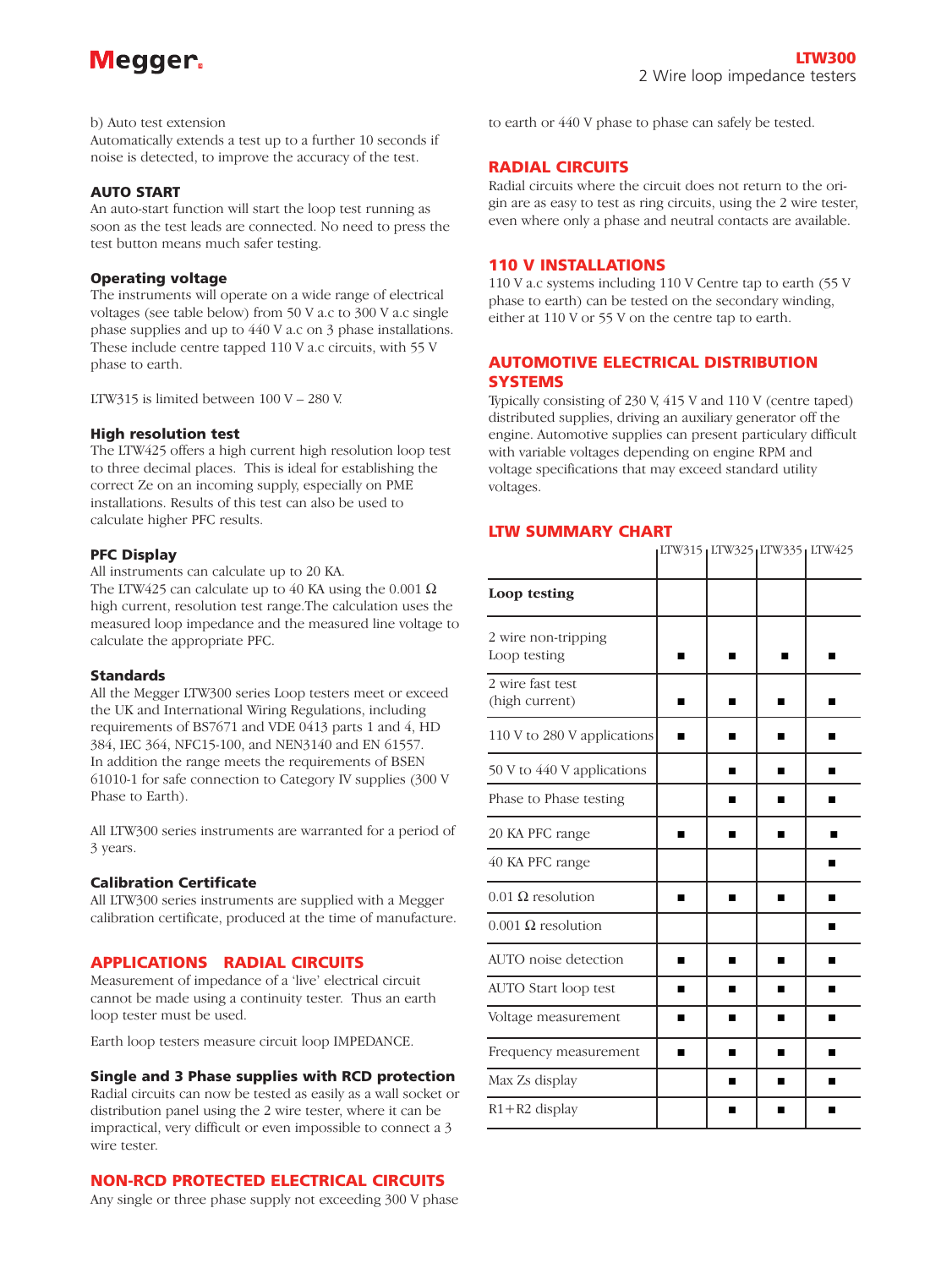| <b>Features</b>                     |   |   |  |
|-------------------------------------|---|---|--|
| Backlit display<br>(White light)    |   |   |  |
| Built-in front cover<br>(Foldaway)  | ٠ | ■ |  |
| IP54 Weatherproof case              | ٠ |   |  |
| Accepts rechargeable<br>batteries   |   |   |  |
| Test result storage                 |   |   |  |
| Downloading test results            |   | п |  |
| Test lead set with crocs            | ٠ |   |  |
| Mains socket test lead              |   |   |  |
| <b>Full Calibration Certificate</b> |   |   |  |
| IEC61010-1 300V CATIV               |   |   |  |
| EN61557                             |   |   |  |

# LTW315 LTW325 LTW335 LTW425

# **Specification**

### **General Specification**

Only values with tolerances or limits are guaranteed data. Values without tolerances are for information only.

### **Accuracy**

All accuracy statements are based on:

Ambient temperature:  $23^\circ \pm 2^\circ \text{C}$ Nominal source voltage:  $230 \text{ V a.c} \pm 1\%$ 

### **Voltage measurement**

(ac only) 50V to 440 V Accuracy:  $\pm 2\% \pm 1$ V

**Frequency measurement**

| Range:    | 25Hz to 99.99Hz |  |  |
|-----------|-----------------|--|--|
| Accuracy: | $\pm 0.1$ Hz    |  |  |

A warning will be shown if applied voltage exceeds 440 V. Damage will occur if applied voltage exceeds 600  $\sqrt{r}$  rms.

### **Loop testing**

# Accuracy +/-5% +/-0.03 ohms @ 230 V a.c. +/-10% +/-0.03 ohms @ 100 V a.c. and 300 V a.c. (LTW325 & LTW335) +/-10% +/-0.03 ohms @ 100 V a.c. and 280V (LTW315)

+/-10% +/-0.02 ohms (LTW425)

+/-15% +/-0.03 ohms @ 50 V a.c. (LTW325 & LTW335) +/-15% +/- 0.03 ohms @ 50 V a.c. (LTW425)

### **NO-TRIP Loop and High current Loop test**

| Source voltage:        |                                     |
|------------------------|-------------------------------------|
| LTW315                 | 100V to 280V (50Hz)                 |
| LTW325,335 & 425       | 50V to 440V<br>(50Hz)               |
|                        |                                     |
| Display range:         | $0.01$ $\Omega$ to 2000 $\Omega$    |
| Accuracy:              | $\pm$ 5% $\pm$ 0.03 $\Omega$        |
|                        |                                     |
| Nominal test current:  |                                     |
| No-Trip loop test      | 15 mA (at nominal 230 V a.c supply) |
| High current loop test | 4 A (at nominal 230 V a.c supply)   |
| EN61557                |                                     |
| Operational range:     | $0.30 \Omega$ to $1000 \Omega$      |
|                        |                                     |

### **High resolution loop test (LTW425 only)**

| Source voltage:       | 50 V to 440 V (50Hz)              |
|-----------------------|-----------------------------------|
| Display range:        | $0.001$ $\Omega$ to 2000 $\Omega$ |
| Accuracy:             | $\pm$ 5% $\pm$ 0.01 $\Omega$      |
| Nominal test current: | 4 A at nominal 230 V supply       |
| EN61557               |                                   |
| Operational range:    | $0.30 \Omega$ to 1000 $\Omega$    |
|                       |                                   |

### **Prospective Fault Current (PFC)**

Dust and water ingress: IP54

Prospective fault current = Measured Source Voltage / Loop r esistance Maximum range: No trip mode: 20 KA High current mode: 20 KA Hi resolution mode: 40 KA

Accuracy is derived from loop test and voltage measurement.

### **Environmental**

| Temperature and humidity<br><b>Operating Range:</b> | $-10^{\circ}$ C to $+50^{\circ}$ C                                                        |
|-----------------------------------------------------|-------------------------------------------------------------------------------------------|
| <b>Operating Humidity:</b>                          | 90% R.H. non-condensing at<br>$+40^{\circ}$ C max.                                        |
| Storage Range:<br>Maximum altitude:                 | -25 $\mathrm{^{\circ}C}$ to $+70\mathrm{^{\circ}C}$<br>2000m to full safety specification |

### **Safety**

IEC61010 Designed to IEC61010-1 Designed for 300 volts to Earth Category IV, with Phase to Phase voltages to 440 Volts. Fuse protected to 600 volts rms ac.

### **EN61557**

Complies with the following parts of EN61557, Electrical safety in low voltage systems up to 1000V ac and 1500V dc- Equipment for testing, measuring or monitoring of protective measures: Part1-General Requirements Part3-Loop resistance

### **E.M.C**

In accordance with IEC61326-1

### **Power supply**

Battery: 8 x 1,5 V cells IEC LR6 type (AA alkaline).<br>Rechargeable: 8 x 1.2VNiCd or NiMH cells 8 x 1.2VNiCd or NiMH cells Battery life: 2000 consecutive tests